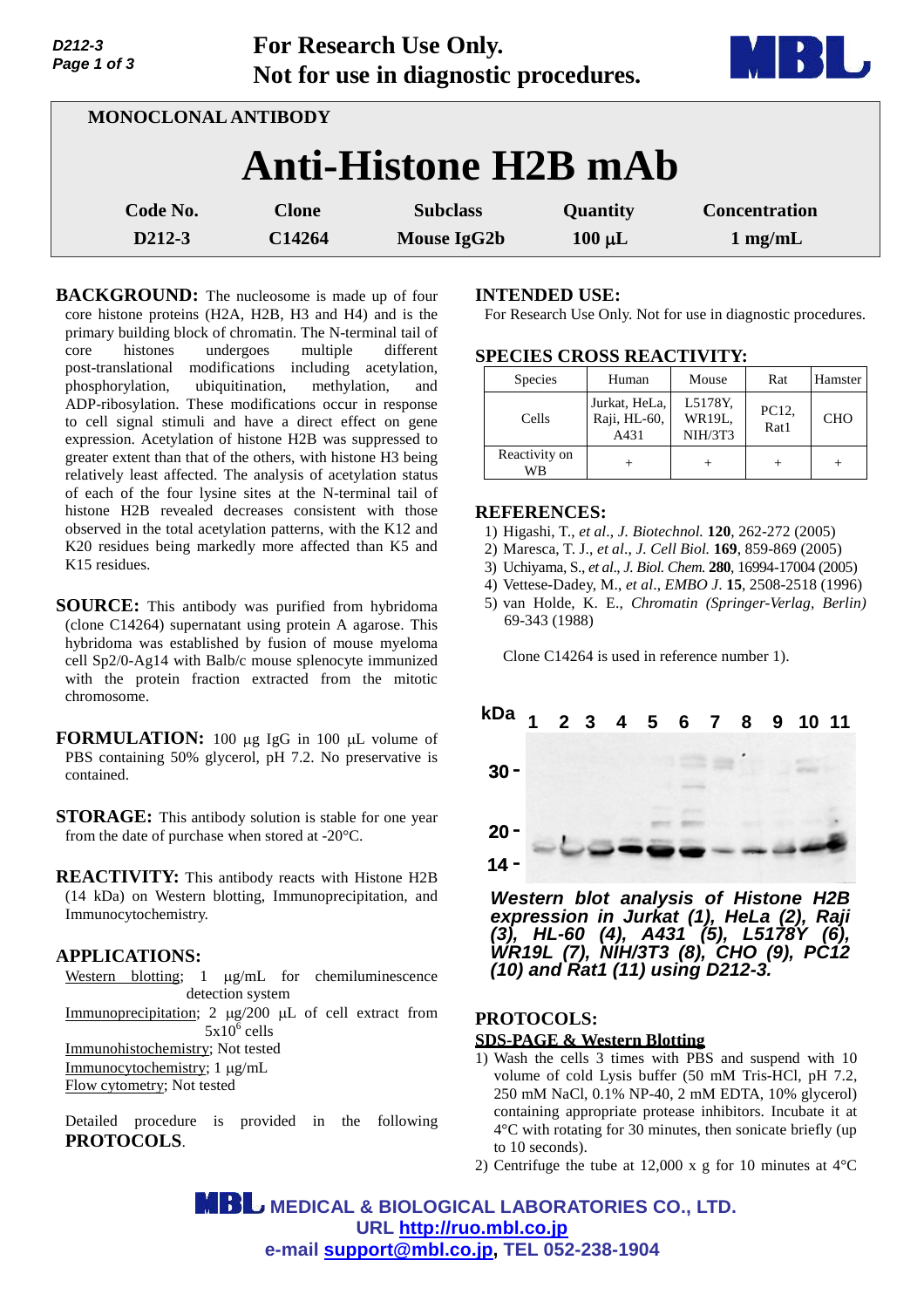and transfer the supernatant to another tube. Measure the protein concentration of the supernatant and add the cold Lysis buffer to make 8 mg/mL solution.

- 3) Mix the sample with equal volume of Laemmli's sample buffer.
- 4) Boil the samples for 3 minutes and centrifuge. Load 10 L of the sample per lane in a 1 mm thick SDS-polyacrylamide gel for electrophoresis.
- 5) Blot the protein to a polyvinylidene difluoride (PVDF) membrane at 1 mA/cm<sup>2</sup> for 1 hour in a semi-dry transfer system (Transfer Buffer: 25 mM Tris, 190 mM glycine, 20% MeOH). See the manufacture's manual for precise transfer procedure.
- 6) To reduce nonspecific binding, soak the membrane in 10% skimmed milk (in PBS, pH 7.2) for 1 hour at room temperature, or overnight at 4°C.
- 7) Incubate the membrane with primary antibody diluted with PBS, pH 7.2 containing 1% skimmed milk as suggest in the **APPLICATIONS** for 1 hour at room temperature. (The concentration of antibody will depend on condition.)
- 8) Wash the membrane with PBS-T [0.05% Tween-20 in PBS] (5 minutes x 3 times).
- 9) Incubate the membrane with 1:10,000 of Anti-IgG (Mouse) pAb-HRP (MBL; code no. 330) diluted with 1% skimmed milk (in PBS, pH 7.2) for 1 hour at room temperature.
- 10) Wash the membrane with PBS-T (10 minutes x 3 times).
- 11) Wipe excess buffer on the membrane, then incubate it with appropriate chemiluminescence reagent for 1 minute.
- 12) Remove extra reagent from the membrane by dabbing with paper towel, and seal it in plastic wrap.
- 13) Expose to an X-ray film in a dark room for 3 minutes.
- 14) Develop the film as usual. The condition for exposure and development may vary.

(Positive controls for Western blotting; Jurkat, HeLa, Raji, HL-60, A431, NIH/3T3, L5178Y, WR19L, PC12, Rat1 and CHO)



### *Immunoprecipitation of Histone H2B from HeLa cells with mouse IgG2b (1) or D212-3 (2). After immunoprecipitated with the antibody, immunocomplex was resolved on SDS-PAGE and immunoblotted with D212-3.*

## **Immunoprecipitation**

- 1) Wash the cells 3 times with PBS and suspend with 10 volume of cold Lysis buffer (50 mM Tris-HCl pH 7.5, 150 mM NaCl, 0.05% NP-40) containing appropriate protease inhibitors. Incubate it at 4°C with rotating for 30 minutes, then sonicate briefly (up to 10 seconds).
- 2) Centrifuge the tube at 12,000 x g for 10 minutes at  $4^{\circ}$ C and transfer the supernatant to another tube.
- 3) Add primary antibody as suggest in the **APPLICATIONS** into  $200 \mu L$  of the supernatant. Mix well and incubate with gentle agitation for 30-120 minutes at 4°C.
- 4) Add 20  $\mu$ L of 50% protein A agarose beads resuspended in the cold Lysis buffer. Mix well and incubate with gentle agitation for 60 minutes at 4°C.
- 5) Wash the beads 3-5 times with the cold Lysis buffer (centrifuge the tube at 2,500 x g for 10 seconds).
- 6) Resuspend the beads in 20  $\mu$ L of Laemmli's sample buffer, boil for 3-5 minutes, and centrifuge for 5 minutes. Use 10 L/lane for the SDS-PAGE analysis.

(See **SDS-PAGE & Western blotting**.)

(Positive control for Immunoprecipitation; HeLa)



*Immunocytochemical detection of Histone H2B on 4% PFA fixed HeLa cells with D212-3.*

### **Immunofluorescence microscopy**

- 1) Culture the cells in the appropriate condition on a glass slide. (for example, spread  $1x10^4$  cells for one slide, then incubate in a  $CO<sub>2</sub>$  incubator for one night.)
- 2) Wash the cells 3 times with PBS.
- 3) Fix the cells by immersing the slide in PBS containing 4% paraformaldehyde (PFA) for 20 minutes at room temperature.
- 4) Wash the glass slide 3 times with PBS.
- 5) Immerse the slide in PBS containing 0.1% TritonX-100 for 10 minutes at room temperature.
- 6) Wash the glass slide 3 times with PBS.
- 7) Add the primary antibody diluted with PBS as suggest in the **APPLICATIONS** onto the cells and incubate for 30 minutes at room temperature. (Optimization of antibody concentration or incubation condition is recommended if necessary.)
- 8) Wash the glass slide 3 times with PBS.
- 9) Add 100  $\mu$ L of 1:100 Anti-IgG (Mouse) pAb-FITC (MBL; code no. 238) diluted with PBS onto the cells. Incubate for 30 minutes at room temperature. Keep out